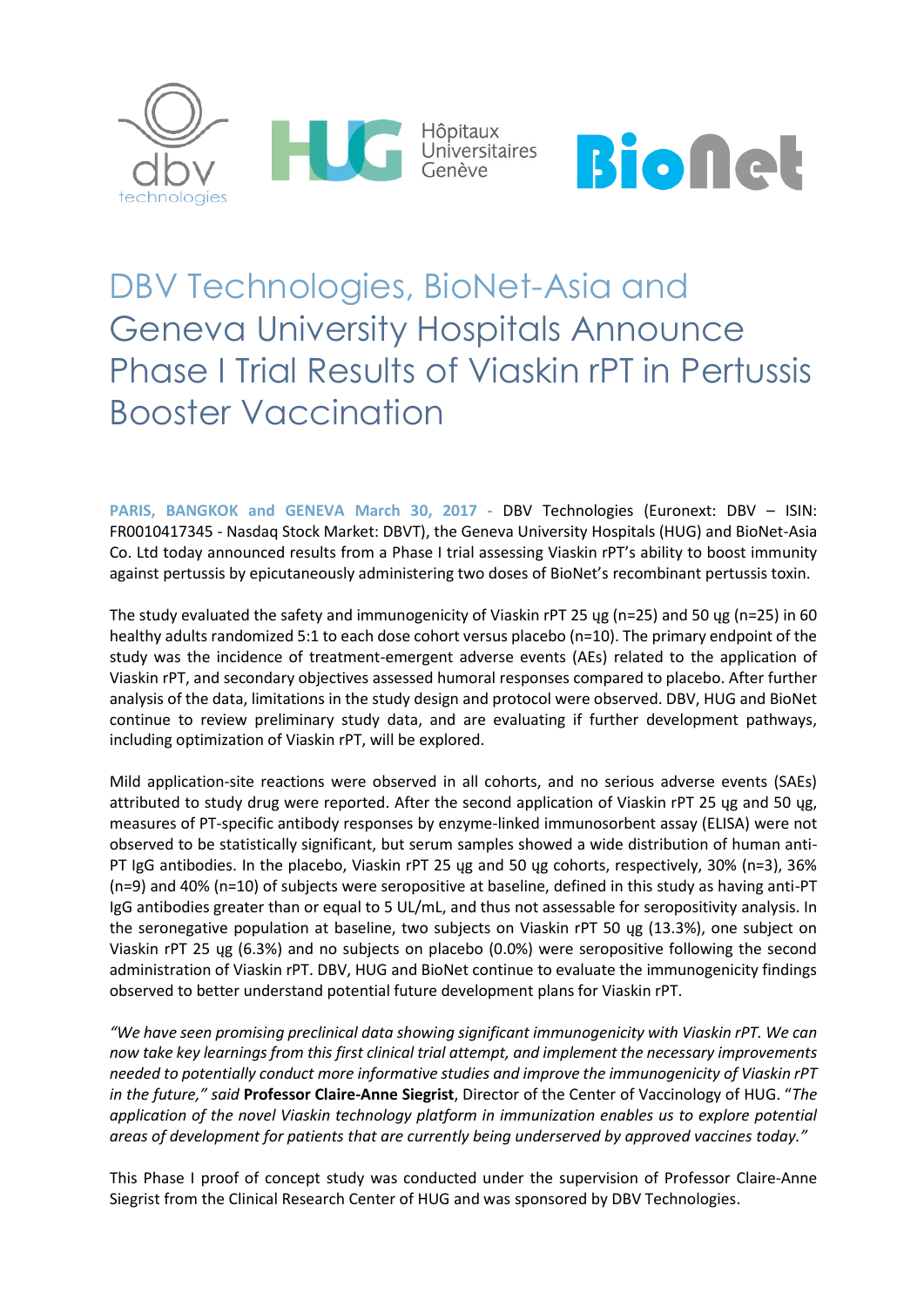# **About the Phase I Viaskin rPT Trial**

This Phase I dose-escalation, randomized, double-blind, placebo-controlled safety and immunogenicity study assessed the safety of BioNet's genetically-detoxified recombinant pertussis toxin administered by DBV's Viaskin patches in 60 young healthy adults. Secondary endpoints assessed the subjects' humoral responses elicited by Viaskin rPT 25 μg and 50 μg compared to placebo. Immune cellular responses were also monitored as exploratory endpoints.

The trial was conducted in the Clinical Research Center of the Geneva University Hospitals. Men and women aged 18 to 40 years who were vaccinated during childhood against pertussis were randomized into two cohorts of 30 subjects each. The Viaskin patches were applied for 48 hours, with a two-week interval between applications. Four weeks after the second Viaskin application, participants received one dose of Boostrix® dTpa vaccine to ensure the recall of immunity against diphtheria, tetanus and the three pertussis antigens (only a single antigen will be delivered through Viaskin rPT). All subjects were observed after each application. Local and systemic adverse events were monitored.

The first cohort received two applications of Viaskin rPT 25 ųg or placebo. Following a positive DSMB review, the second patient cohort received two applications of Viaskin rPT 50 ųg or placebo.

## **About Bordetella Pertussis**

Pertussis, commonly known as whooping cough, is a highly contagious respiratory illness caused by a type of bacteria known as Bordetella pertussis. Pertussis vaccination is recommended as part of routine childhood immunization. Although the incidence of pertussis has declined as a result of immunization of infants and young children, vaccine-induced immunity does not persist for long. This phenomenon, known as waning immunity, has increased since the introduction of acellular pertussis vaccines in 1996, which tend to provide short-lived protection against the Bordetella pertussis bacteria. According to the U.S. Centers for Disease Control and Prevention (CDC), there are 16 million pertussis cases worldwide each year, mainly in adolescents and adults who often can infect infants who have not yet completed their pertussis immunization. In these young patients, pertussis can be severe and fatal.

Booster immunizations are now recommended for adolescents and adults, but compliance is not always high. A new vaccine technology that is patient-friendly, painless and non-invasive could help increase the compliance for booster immunization against whooping cough.

## **About DBV Technologies**

DBV Technologies is developing Viaskin®, a proprietary technology platform with broad potential applications in immunotherapy. Viaskin is based on epicutaneous immunotherapy, or EPIT®, DBV's method of delivering biologically active compounds to the immune system through intact skin. With this new class of selfadministered and non-invasive product candidates, the company is dedicated to safely transforming the care of food allergic patients, for whom there are no approved treatments. DBV's food allergies programs include ongoing clinical trials of Viaskin Peanut and Viaskin Milk, and preclinical development of Viaskin Egg. DBV is also pursuing a human proof-of-concept clinical study of Viaskin Milk for the treatment of Eosinophilic Esophagitis, and exploring potential applications of its platform in vaccines and other immune diseases.

DBV Technologies has global headquarters in Montrouge, France and New York, NY. Company shares are traded on segment A of Euronext Paris (Ticker: DBV, ISIN code: FR0010417345), part of the SBF120 index, and traded on the Nasdaq Global Select Market in the form of American Depositary Shares (each representing one-half of one ordinary share) (Ticker: DBVT). For more information on DBV Technologies, please visit our website: [www.dbv-technologies.com](http://www.dbv-technologies.com/)

# **About Geneva University Hospitals**

The Geneva University Hospitals (HUG), reference academic institution at both national and international level, gather eight public hospitals of Geneva. Their centres of excellence cover hepato-biliary and pancreatic diseases, cardiovascular diseases, oncology, musculoskeletal and sports medicine, old age medicine, genetic medicine and vaccinology. Its Center of Vaccinology, led by Professor Claire-Anne Siegrist, gained international recognition through the performance of a large first-in-humans Phase I randomized clinical trial that enrolled 115 subjects to characterize the safety and immunogenicity of the VSV-ZEBOV Ebola vaccine candidate.

With their 10,500 employees, the HUG welcome each year 60,000 hospitalized patients and assure 91,000 emergencies, 990,000 consultations or ambulatory care and 26,000 surgical procedures. More than 800 physicians, 3,000 interns and 150 apprentices perform their training here. The HUG are working closely with the Faculty of Medicine of the University of Geneva and WHO in various training and research projects. They develop partnerships with CHUV, EPFL, CERN and other actors from the Lemanic Health Valley. More information on: [www.hug-ge.ch](http://www.hug-ge.ch/)